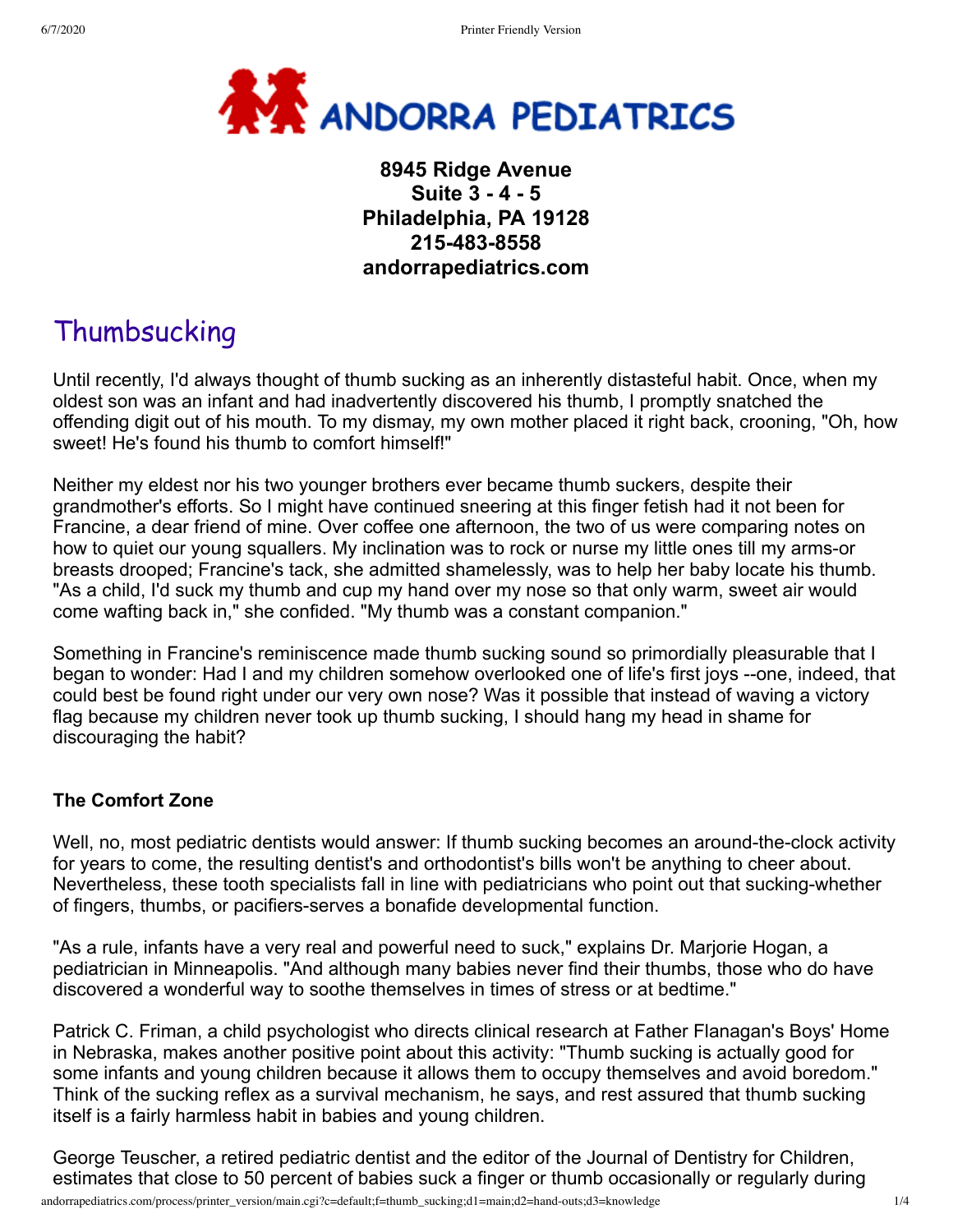their first year of life. By age 6, the figure drops to 15 to 20 percent, and between the ages of 9 and 14, fewer than 5 percent of all youngsters are holding on to the habit.

Still, for parents like me, there's no comfort in such numbers. So if you would just as soon prevent your baby from making an oral fixation out of his thumb, try to find a suitable substitute.

#### **Plastic Alternatives**

Pacifiers are the obvious proxy for thumbs; parents who approve of these plastic plugs should let their children get acquainted with them during the first months of life--before they have a chance to team up with their thumbs. Once a child is already addicted to his thumb, though, he probably cannot be enticed to use a pacifier. "Years ago, I tried to persuade my own kids to use pacifiers instead of their thumbs;" recalls Dr. Edward Christophersen, chief of behavioral pediatrics at Children's Mercy Hospital in Kansas City, Missouri. "But they just got fat tongues pushing them back out!"

Although many children do not develop a taste for pacifiers, dental specialists believe that they are less problematic than thumbs. For starters, pacifier enthusiasts do not engage in their habit as often as thumb suckers do, and they rarely develop the waterlogged skin that can afflict their thumb-loving peers. Also, kids are likely to give up these devices earlier and more readily than thumb suckers are to withdraw the thumb. When it's time to set aside those sucking ways, for instance, moms and dads can always "lose" or "forget" the pacifier. A thumb, on the other hand, is always at Juniors beck and call.

Despite these qualified endorsements of pacifiers over thumbs, moms and dads won't want to push plastic on their little one too often: "Parents sometimes use pacifiers inappropriately--at times when cuddling, feeding, or talking to the child should have been the first choice," says Hogan. "Instead of automatically offering a pacifier, use it sparingly, such as after the baby has finished a good meal and still seems interested in sucking."

#### **When Thumbs Turn Sour**

But whether a child has a finger fetish or a yen for pacifiers, the time may come when parents will need to convince him to leave his oral habit behind. "Ideally, kids should stop both thumb and pacifier sucking by age four," says Dr. R. Glenn Rosivack, a pediatric dentist and clinical assistant professor at the University of Medicine and Dentistry of New Jersey in Newark. "Certainly by age six at the very latest," he adds. Otherwise, all the perks of this once-enjoyable activity may be overshadowed by a host of physical and social problems:

Three Bad Bites: Nearly everyone knows that the constant pressure of a thumb in the mouth may cause the front teeth to protrude, forming what's commonly called buckteeth. But persistent thumb suckers may also develop what's known as an open bite, characterized by a gap between the top and bottom incisors so wide that small objects, such as a tongue, a toothbrush, or a thumb, can pass right through them even when the teeth are clenched. Continuous and vigorous sucking also creates what's called a cross bite, which narrows the roof of the mouth and inhibits the growth of the upper jaw. These misalignment problems don't merely look bad; they can cause speech problems, such as lisping, and will cost at the orthodontist's office between \$200 and \$5,000-to reverse.

Skin And Bone: Teeth are not the only potential problem areas for inveterate thumb suckers. The skin on those constantly immersed thumbs is quite prone to chapping and cracking. However, applying petroleum jelly or antibiotic gel and a bandage for several days may help clear up the skin.

A less common side effect of thumb sucking is a finger infection known as paronychia. If a child's digit shows signs of redness, tenderness, or pus, or has a pimple at the junction of the cuticle and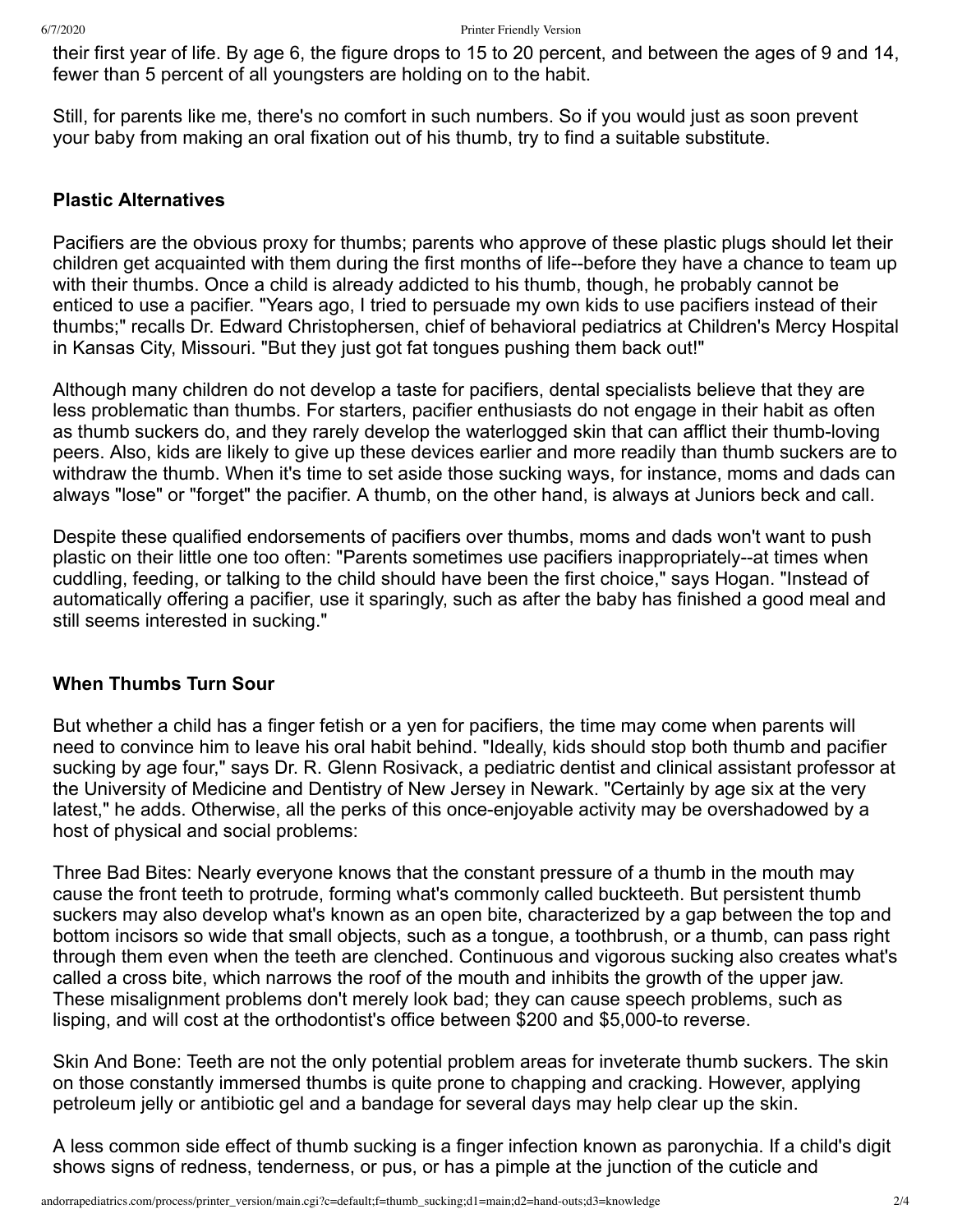fingernail, take him to a physician, who may lance the area and prescribe an antibiotic. Finally, truly severe sucking can lead to a bone deformation, causing the thumb to bend sideways at the first joint. This condition, too, is rare, but when it occurs, the thumb may need to be surgically realigned.

Taunts And Tension: After a young thumb sucker reaches a certain age, many of his peers are likely to take a dim view of his habit. In research conducted three years ago by child psychologist Friman, firstgraders who were shown a picture of a child sucking his thumb-after seeing a photo of the same child earlier without his thumb in sight-rated the thumb sucker least desirable as a playmate, and described him as "ugly and stupid."

So find out whether your thumb-sucking youngster is being teased by his friends. If he is, that peer pressure, along with your constant support, may provide just the motivation he needs to stop. Although this habit is rarely related to any deep-seated psychological problems, be on the alert for other unusual signs, just in case.

"Children who seem to prefer sucking to interacting with others may need professional help," says Friman; ditto for those kids whose thumb fetish is accompanied by more serious tendencies such as hair-pulling or whose habit becomes a source of tension within the family.

### **Going Cold Turkey**

To help wean a youngster from his thumb, parents can choose one of several approaches, depending on the child's willingness. First you might try some behavioral therapy. If persistent and gentle persuasion on the home front is not working after several months, you can have a dentist fit an inmouth retainer (for a cost of about \$100 to \$300), designed to make thumb sucking uncomfortable, or you can seek the help of a child psychologist who will work with the family to establish a treatment plan. Moms and dads interested in this avenue need not fret about long-term Freudian analysis. "A thumb sucker can usually be persuaded to quit in about one to three motivational sessions," says Friman.

In some cases, however, ignoring the problem completely is the best therapy. Instead of threatening and cajoling--which often turns the habit into a way of getting attention--simply inform your youngster that although you wish he would stop, it's up to him. Then relax and be patient.

*Kathryn E. Livingston is a contributing editor*

#### **Below, experts reveal their secrets to help a child 4 years of age or older kick the thumb-inmouth habit:**

Pick a relatively quiet time in your child's life to try to get him to stop--not when your family is in turmoil or when a new baby has arrived. Tell your youngster why thumb sucking may cause trouble down the road; if he resists the idea of quitting, wait until he is ready. Each day your child avoids putting his thumb in his mouth, place a star on the calendar and offer a small, preferably immediate, reward or privilege.

*Dr. Anthi Tsamtsouris, pediatric dentistry professor, Boston, Massachusetts*

Many children simply need to be made more aware of their habit in order to quit it. So try to catch your child when he is not sucking his thumb and praise him. But when you do see him sucking, simply ask, "Do you know where your hand is now?" Next, train your child to substitute for his sucking by encouraging him to switch to some other use of his hands such as grasping a toy, holding a book, writing, checking his pockets, getting a drink of water-anything that's incompatible with keeping his thumb in his mouth. Or, teach him how to clench his thumb in his fist each time he finds himself